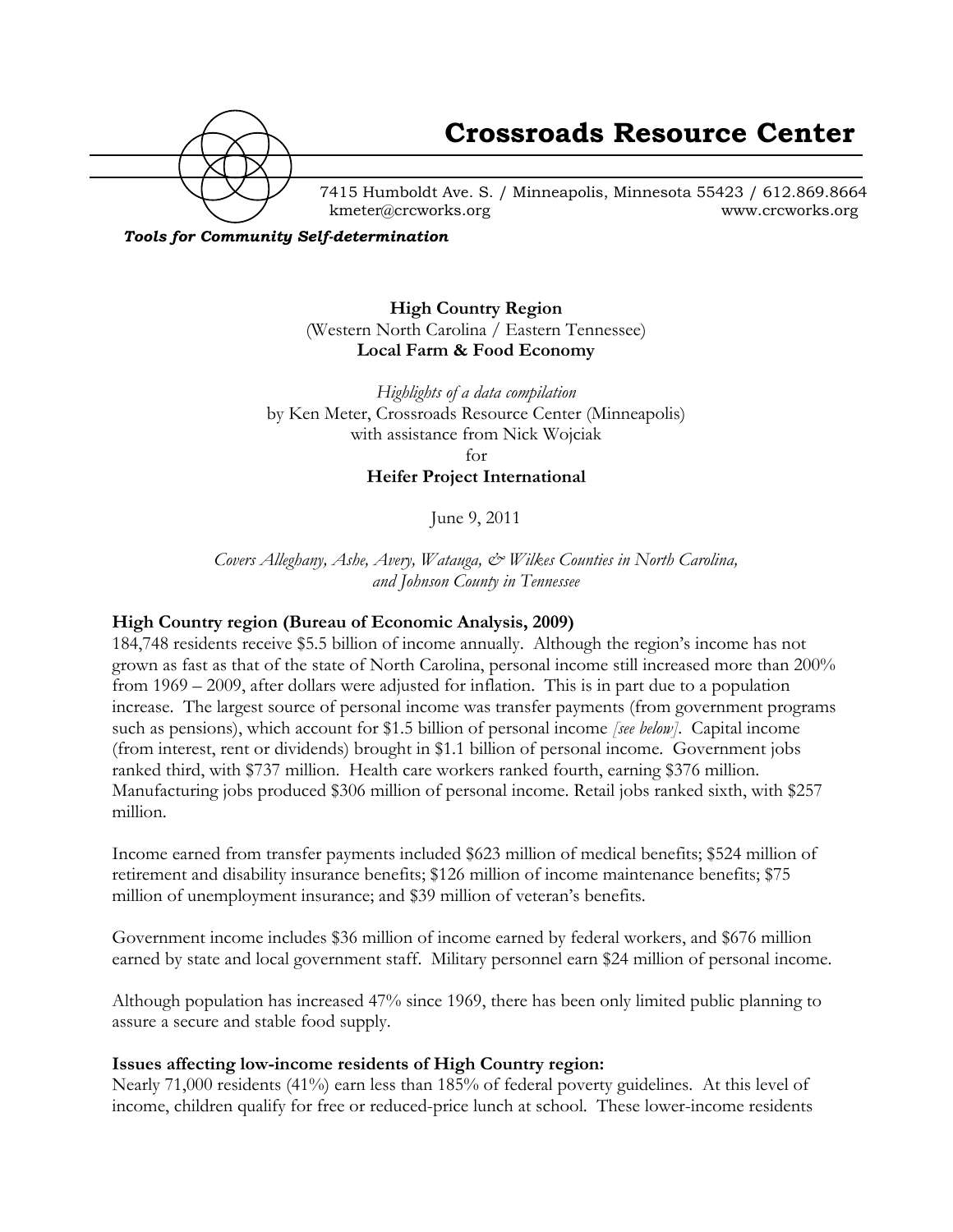*Highlights of High Country Region Local Farm & Food Economy — Ken Meter, Crossroads Resource Center*

spend \$144 million each year buying food, including \$13 million of SNAP benefits (formerly known as food stamps) and additional WIC coupons. *Data from Federal Census of 2000, Bureau of Labor Statistics, & Bureau of Economic Analysis.*

13% percent of the region's households (nearly 24,000 residents) earn less than \$10,000 per year. *Source: Federal Census of 2000.*

20% of all adults aged 18-64 in the region carry no health insurance (2008). *Source: Centers for Disease Control. Note: this data is only compiled in metro areas; Winston-Salem was selected as the closest metro area.*

#### **Food-related health conditions:**

Data on Metro Winston-Salem residents eating five or more servings of fruit or vegetables each day were not compiled in 2007 or 2008. This is a key indicator of health, since proper fruit and vegetable consumption has been connected to better health outcomes. *Source: Centers for Disease Control. Note: this data is only compiled in metro areas; Winston-Salem was selected as the closest metro area.*

Data on Metro Winston-Salem adults having adequate exercise were not reported for 2007 or 2008. *Source: Centers for Disease Control.*

9% of Metro Winston-Salem residents have been diagnosed with diabetes as of 2008. *Source: Centers for Disease Control.*

Medical costs for treating diabetes and related conditions in the study region are estimated at \$107 million per year. Costs for the state of North Carolina as a whole total \$5.4 billion. *Source: American Diabetes Association cost calculator.*

69% of Metro Winston-Salem residents are overweight (40%) or obese (29%). *Source: Centers for Disease Control, data for 2008.*

# **The region's farms (Agricultural Census, 2007)**

*Agriculture Census data for 2007 were released February 4, 2009*

*The Census of Agriculture defines a "farm" as "an operation that produces, or would normally produce and sell, \$1,000 or more of agricultural products per year."*

#### *Land:*

- 4,316 farms.
- The High Country region had 11% less farms in 2007 than in 2002.
- 42 (1%) of these are 1,000 acres or more in size.
- 2,270 (53%) farms are less than 50 acres.
- Average farm size is 95 acres.
- The region has 412,221 acres of land in farms.
- The High Country region holds 104,236 acres of harvested cropland.
- 1,469 of these acres are irrigated.
- Average value of land and buildings per farm was \$116,595.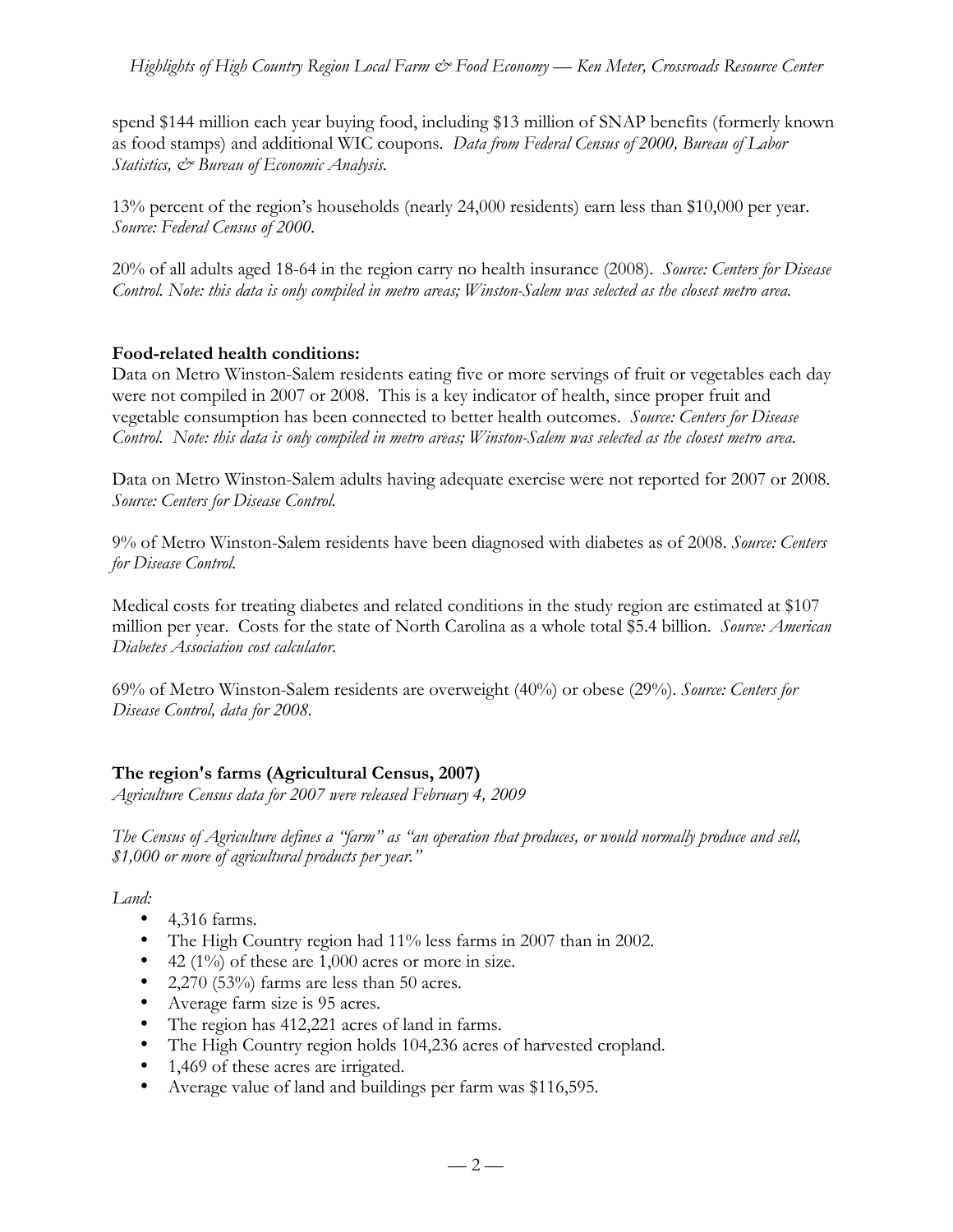# *Sales:*

*With the exception of foods sold directly to consumers (see below), farmers typically sell commodities to wholesalers, brokers or manufacturers that require further processing or handling to become consumer items. The word "commodities" is used in this report to mean the crops and livestock sold by farmers through these wholesale channels. The term "products" encompasses commodity sales, direct sales, and any other sales.*

- The region's farmers sold \$503 million of crops and livestock in 2007.
- Farm product sales increased by 64% from 2002 to 2007.
- At least \$79 million of crops were sold. *Note that data for crop sales in Watauga County were suppressed by the USDA in an effort to protect confidentiality, so these totals are incomplete.*
- At least \$412 million of livestock and products were sold. *Note that data for livestock sales in Watauga County were suppressed by the USDA in an effort to protect confidentiality, so these totals are incomplete.*
- 2,744 (64%) of the region's farms sold less than \$10,000 of products in 2007.
- Total sales from these small farms were at least \$2.3 million. *Note that sales data in Watauga and Johnson counties were suppressed by the USDA in an effort to protect confidentiality, so these totals are incomplete.*
- 467 (11%) of the region's farms sold more than \$100,000 of products. *Note that sales data in Watauga and Johnson counties were suppressed by the USDA in an effort to protect confidentiality, so these totals are incomplete.*
- Total sales from these larger farms were at least \$466 million. *Note that sales data in Watauga and Johnson counties were suppressed by the USDA in an effort to protect confidentiality, so these totals are incomplete.*
- The average net cash income for the region's farm operations was \$27,827.
- 54% of the region's farms (2,329 of 4,316) reported net losses in 2007.
- 230 (5%) of the High Country region's farmers collected a combined total of \$1.1 million of federal subsidies in 2007.

# *Production Expenses:*

- Feed was the largest single expense for the High Country region farmers in 2007, totaling 185 million (47% of production expenses).
- Livestock and poultry purchases ranked as the second most important expenses, at 60 million  $(15%)$ .
- Hired farm labor cost farmers \$27 million (7%).
- Gasoline, fuels, and oil costs totaled \$16 million (4%).

# *Grains, oil seeds, and edible beans:*

- 98 farms produce at least \$2.1 million of grains, oil seeds, and edible beans. *Note that data for sales of grains, oil seeds, and edible beans in Watauga County were suppressed by the USDA in an effort to protect confidentiality, so these totals are incomplete.*
- This includes 76 farms producing at least 180,709 bushels of corn on at least 2,152 acres, worth at least \$2 million. *Note that data for bushels and acreage of corn in Ashe and Avery counties, and data for sales of corn in Avery County were suppressed by the USDA in an effort to protect confidentiality, so these totals are incomplete.*
- No soybean sales were reported, but *data for soybean sales were suppressed by the USDA in Alleghany and Wilkes counties in an effort to protect confidentiality.*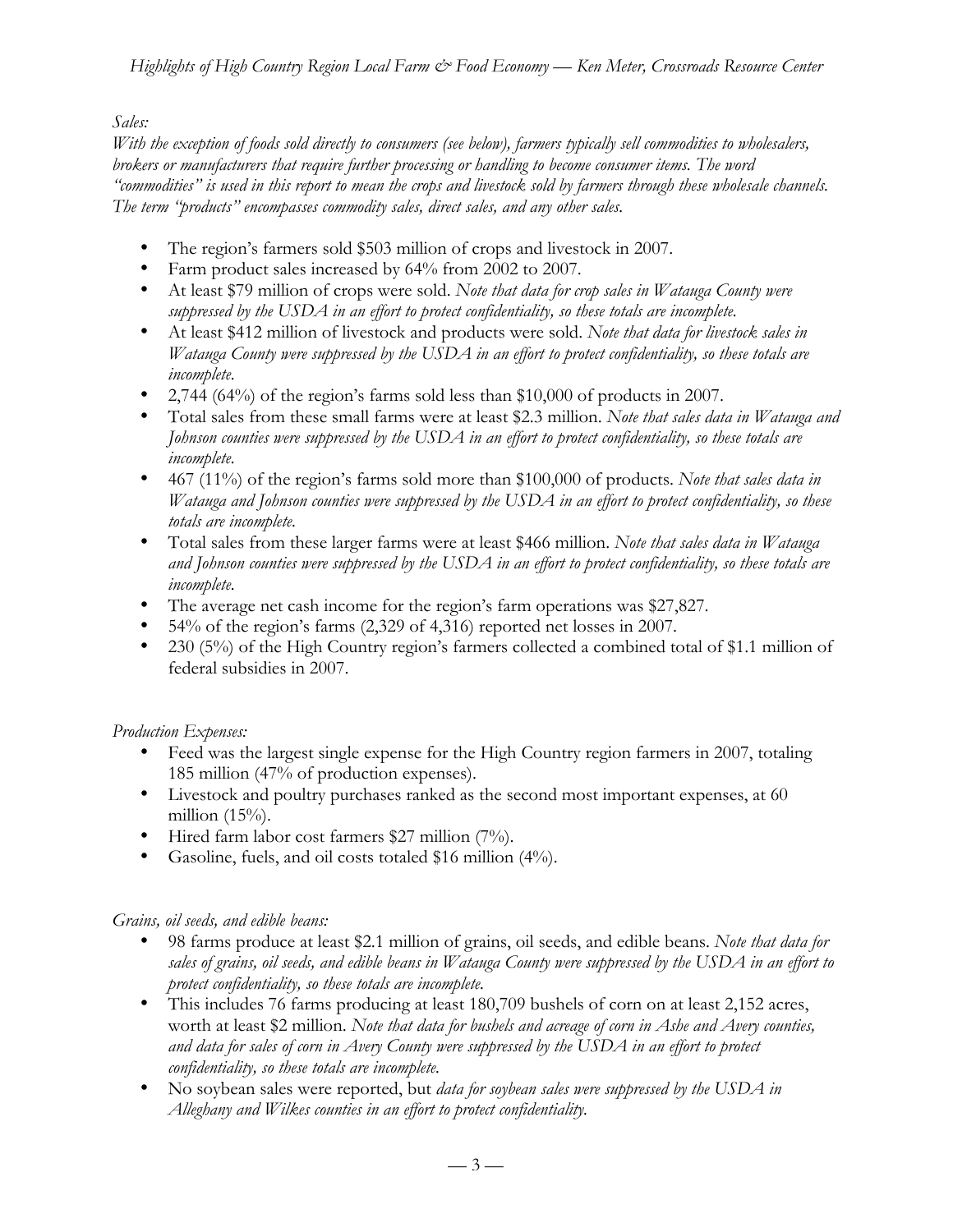## *Poultry:*

- 182 farms held an inventory of 101 million broiler chickens*.*
- 213 farms held an inventory of 506,111 laying hens.
- Sales of poultry and eggs totaled \$362 million, primarily from Wilkes County.
- •

# *Cattle and Dairy:*

- 2,021 ranches and farms held an inventory of 88,638 cattle.
- 62,678 cattle were sold by 1,860 farms in 2007 for total sales of at least \$34 million. *Note that data for cattle sales in Watauga County were suppressed by the USDA in an effort to protect confidentiality, so these totals are incomplete.*
- 55 farms raise 3,422 milk cows.
- 1,421 farms raise 26,578 beef cows.
- 76 farms produced 123,882 tons of corn for silage on at least 8,360 acres. *Note that data for corn for silage produced in Avery County, and data for acreage of corn for silage in Avery and Watauga counties were suppressed by the USDA in an effort to protect confidentiality, so these totals are incomplete.*
- 2,026 farms produced 94,640 tons of forage crops (hay, etc.) on 55,968 acres.
- 762 farms sold \$2 million of forage.

# *Other livestock & animal products:*

- 43 farms hold an inventory of 531 hogs and pigs.
- 26 farms sold 1,680 hogs and pigs in 2007, worth at least \$227,000. *Note that data for sales of hogs and pigs in Avery County were suppressed by the USDA in an effort to protect confidentiality, so these totals are incomplete.*
- 74 farms hold an inventory of 1,708 sheep and lambs*.*
- 257 farms sold \$271,000 worth of sheep, goats, and lambs in 2007.
- 11 farms engage in aquaculture.
- 204 farms sold \$1 million worth of horses and ponies.

*Vegetable & Melons (some farmers state that Ag Census data does not fully represent vegetable production):*

- 203 farms worked 1,356 acres to produce at least \$906,000 of vegetables. *Note that data for sales of vegetables in Alleghany County were suppressed by USDA in an effort to protect confidentiality, so these totals are incomplete.*
- This represents a 34% increase in the number of farms (from 152) over 2002 levels.
- 107 farms raised least 108 acres of potatoes. *Note that data for sales of potatoes in Alleghany County were suppressed by USDA in an effort to protect confidentiality, so these totals are incomplete.*

*Fruits (some farmers state that Ag Census data does not fully represent fruit production):*

• 124 farms in the region hold over 618 acres of orchards. *Note that data for acreage of orchards in Avery County were suppressed by the USDA in an effort to protect confidentiality, so these totals are incomplete.*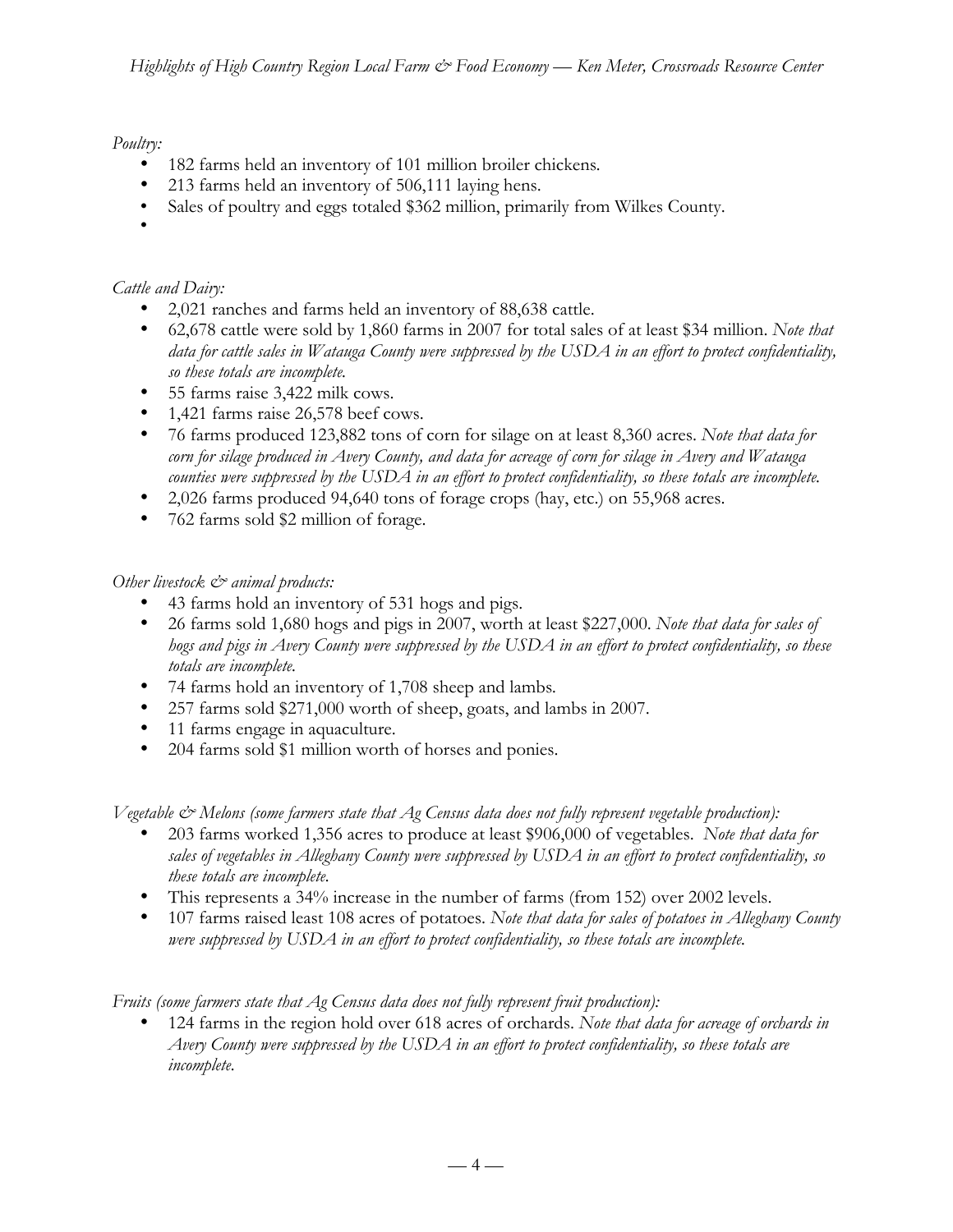• 124 farms sold at least \$1.9 million of fruits, nuts and berries*. Note that data for sales of fruits, nuts and berries in Avery County were suppressed by the USDA in an effort to protect confidentiality, so these totals are incomplete.*

*Nursery and Greenhouse plants:*

- 320 farms sold at least \$13 million of ornamentals in 2007. *Note that data for sales of ornamentals in Watauga County were suppressed by USDA in an effort to protect confidentiality, so these totals are incomplete.*
- This represents a decline of 22% in the number of farms selling ornamentals (from 410) since 2002.
- 596 farms sold \$55 million of Christmas trees.

# *Direct and organic sales:*

- 193 farms sell \$1 million of food products directly to consumers. This is a 3% decrease of amount of farms (199 in 2002) selling direct over 2002 and a slight rise in direct sales over 2002.
- This amounts to 0.2% of the region's farm product sales, half the national average of 0.4%.
- Ashe County leads the region in direct sales, with \$367,000.Wilkes County is a close second, with \$311,000.
- 32 farms in the region sold \$328,000 of organic products.
- 24 farms market through community supported agriculture (CSA).
- 133 farms produce and sell value-added products.

# *Conservation practices:*

- 561 farms use conservation methods such as no-till, limited tilling, filtering field runoff to remove chemicals, fencing animals to prevent them from entering streams, etc.
- 597 farms practice rotational or management intensive grazing.
- 19 farms generated energy or electricity on the farm.

# *Other Crops:*

• 110 farms in the region sell at least \$2 million of tobacco. *Note that data for tobacco sales in Alleghany and Watauga counties were suppressed by USDA in an effort to protect confidentiality, so these totals are incomplete.* This is a decrease of 87% in the number of farms raising tobacco since 2002.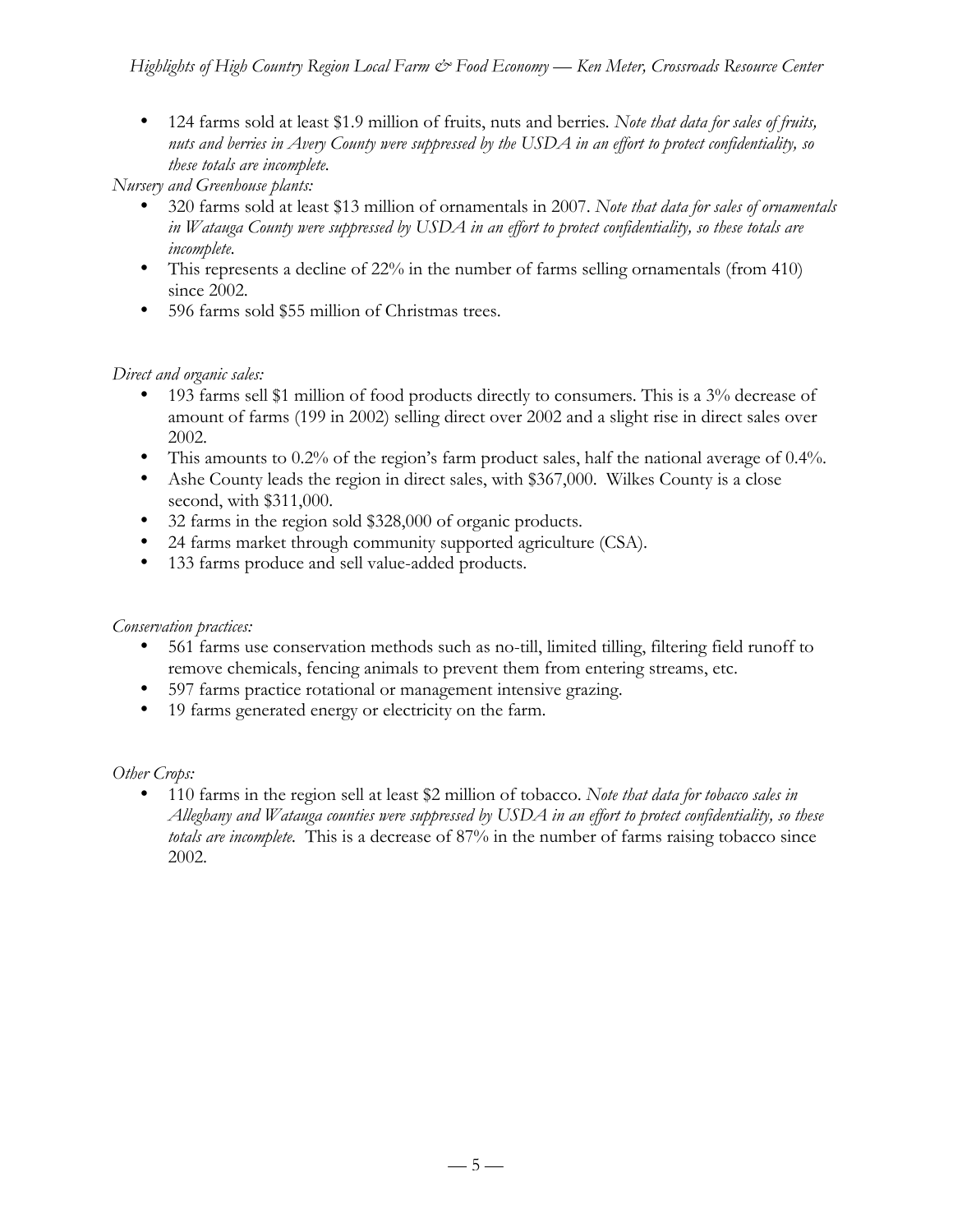| <b>Small Family Farms</b>       | Farms | Percent | Acres   | Percent |
|---------------------------------|-------|---------|---------|---------|
| Limited-resource                | 859   | 20%     | 55,338  | $14\%$  |
| Retirement                      | 1,031 | $24\%$  | 91,354  | 23%     |
| Residential/lifetsyle           | 1,555 | 36%     | 106,996 | 26%     |
| Farming occupation/lower sales  | 411   | 10%     | 42,255  | 10%     |
| Farming occupation/higher sales | 59    | $1\%$   | 7,358   | $2\%$   |
| Large family farms              | 79    | $2\%$   | 26,027  | $6\%$   |
| Very large family farms         | 215   | $5\%$   | 63,890  | 16%     |
| Nonfamily farms                 | 107   | $2\%$   | 11,954  | $3\%$   |
| <b>Totals</b>                   | 4,316 |         | 405,172 |         |

# **Limited-resource farms and others in the High Country region (Census of Agriculture, 2007)**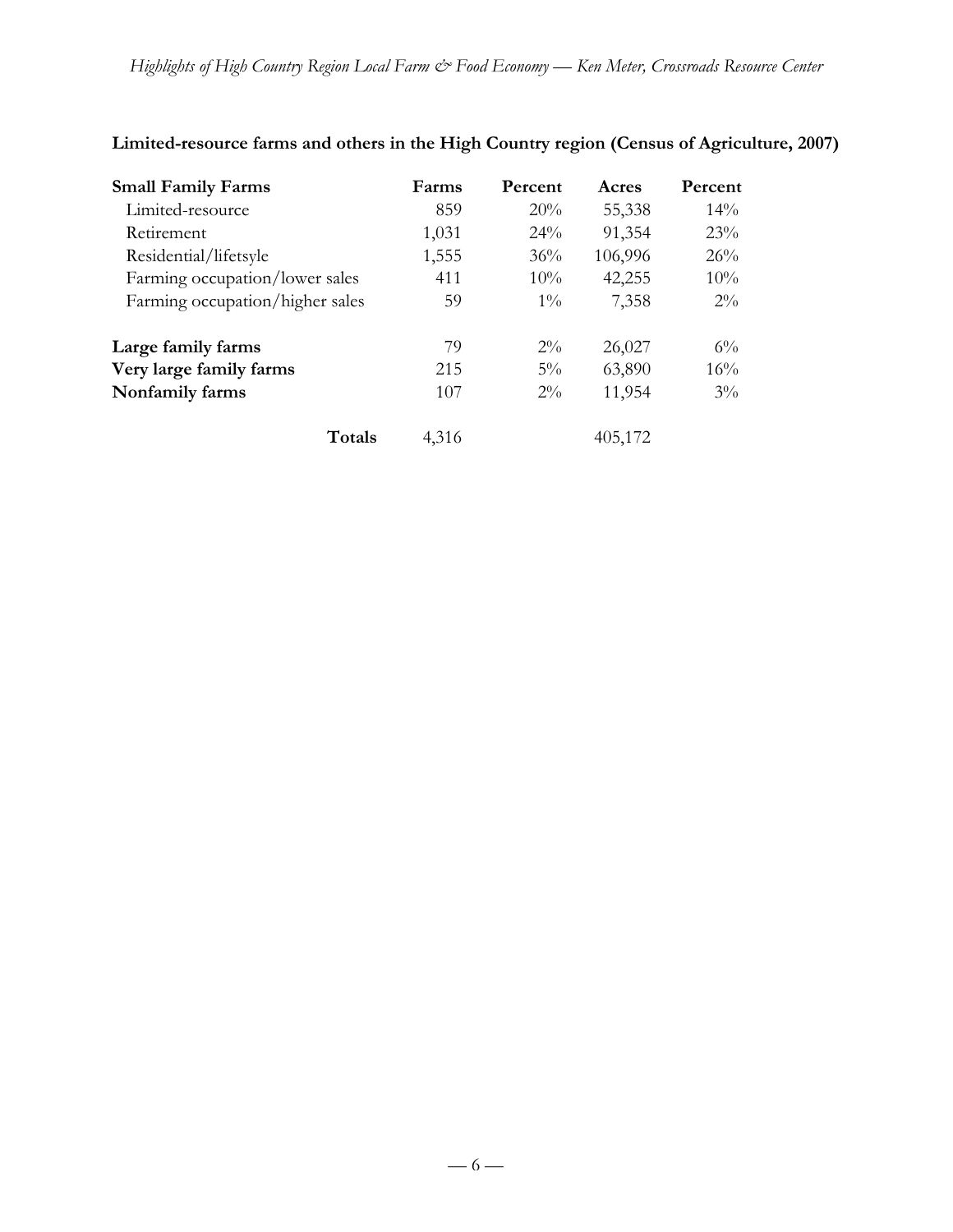# **County and State Highlights**

## **Alleghany County highlights (Agriculture Census 2007):**

- 519 farms, 5% less than in 2002.
- Alleghany County has 76,656 acres of land in farms.
- Farmers sold \$34 million of products in 2007.
- \$19 million (55%) of these sales were crops.
- \$15 million (45%) of these sales was livestock.
- The most prevalent farm size is 10 to 49 acres with 204 farms (39%) in this category.
- The next most prevalent is 50 to 179 acres with 142 farms (27%) in this category.
- 16 farms  $(3\%)$  are 1,000 acres or more.
- 256 farms (49%) are less than 50 acres.
- 283 farms (55%) sold less than \$10,000 in farm products.
- 50 farms (10%) sold more than \$100,000 in farm products.
- 14 farms sold \$96,000 of food directly to consumers. This is a 33% decrease in the number of farms selling direct (21 in 2002) and a 300% increase in direct sales from 2002 sales of \$32,000.
- Direct sales are 0.3% of farm product sales, less than the national average of 0.4%.
- Alleghany County ranks  $1<sup>st</sup>$  in the state for acreage of pumpkins, with 632 acres.
- Alleghany County ranks 2nd in North Carolina and  $5<sup>th</sup>$  in the U.S. for acreage of Christmas trees, with 7,954 acres.
- Alleghany County ranks  $3^{rd}$  in North Carolina and  $8^{th}$  in the United States for Christmas tree sales, with \$9.5 million.
- The county ranks  $3^{rd}$  in North Carolina for milk and dairy product sales, with \$7.9 million.
- The county ranks  $6<sup>th</sup>$  in North Carolina for acreage of corn, with 2,061 acres.
- The county is the ninth-ranked in the state for cattle and calf inventory, with 22,469.

# **Ashe County highlights (Agriculture Census 2007):**

- 1,125 farms,  $2\%$  less than in 2002.
- Ashe County has 108,452 acres of land in farms.
- Farmers sold \$42 million of products in 2007.
- \$32 million (76%) of these sales were crops.
- \$10 million (24%) of these sales was livestock.
- The most prevalent farm size is 10 to 49 acres with 461 farms (41%) in this category.
- The next most prevalent is 50 to 179 acres with 402 farms (36%) in this category.
- 5 farms  $(0.4\%)$  are 1,000 acres or more.
- 578 farms  $(51\%)$  are less than 50 acres.
- 716 farms (64%) sold less than \$10,000 in farm products.
- 77 farms (7%) sold more than \$100,000 in farm products.
- 62 farms sold \$367,000 of food directly to consumers. This is a 29% increase in the number of farms selling direct (48 in 2002) and a 33% increase in direct sales from 2002 sales of \$276,000.
- Direct sales are 0.9% of farm product sales, more than double the national average of 0.4%.
- Ashe County ranks  $1^{st}$  in North Carolina and  $2^{nd}$  in the United States for sales of Christmas trees, with \$26 million.
- Ashe County ranks  $1^{st}$  in North Carolina and  $3^{rd}$  in the United States for acreage of Christmas trees, with 12, 642 acres.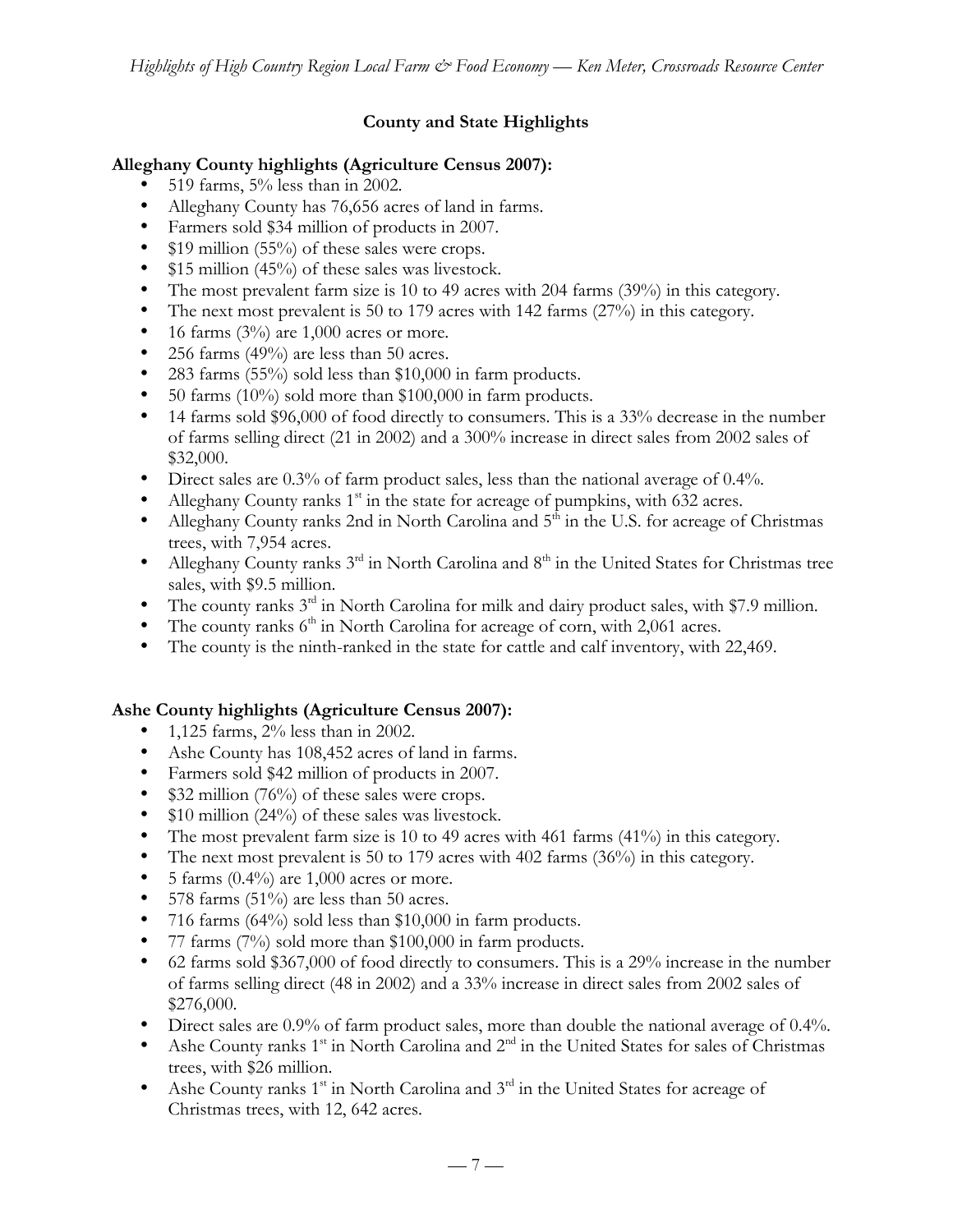- The county ranks  $4<sup>th</sup>$  in North Carolina for inventory of sheep and lambs, with 936.
- The county ranks 9<sup>th</sup> in North Carolina for sales of cattle, with \$8,981.

## **Avery County highlights (Agriculture Census 2007):**

- 477 farms, 4% less than in 2002.
- Avery County has 27,818 acres of land in farms.
- Farmers sold \$21 million of products in 2007.
- \$20 million (98%) of these sales were crops.
- \$419,000 (2%) of these sales was livestock.
- The most prevalent farm size is 10 to 49 acres with 214 farms (45%) in this category.
- The next most prevalent is 50 to 179 acres with 158 farms (33%) in this category.
- 2 farms  $(0.4\%)$  are 1,000 acres or more.
- 302 farms  $(63\%)$  are less than 50 acres.
- 287 farms (60%) sold less than \$10,000 in farm products.
- 48 farms (10%) sold more than \$100,000 in farm products.
- 17 farms sold \$82,000 of food directly to consumers. This is a 47% decrease in the number of farms selling direct (32 in 2002) and a 58% decrease in direct sales from 2002 sales of \$193,000.
- Direct sales are 0.4% of farm product sales, the same as the national average.
- Avery County ranks  $2^{nd}$  in the North Carolina, and  $5^{th}$  in the United States for sales of Christmas trees, with \$14 million.
- The county ranks  $2<sup>nd</sup>$  in North Carolina for acreage of short rotation woody crops, with 49 acres.
- The county ranks  $3<sup>rd</sup>$  in North Carolina and  $7<sup>th</sup>$  in the United States for acreage of Christmas trees, with 7,882 acres.
- Avery County ranks 3<sup>rd</sup> in North Carolina for acreage of ornamentals, with 1,397 acres.

# **Watauga County highlights (Agriculture Census 2007):**

- 587 farms, 20% less than in 2002.
- Watauga has 45,782 acres of land in farms.
- Farmers sold \$12 million of products in 2007.
- *Data for crop and livestock sales for Watauga County were suppressed by their USDA in an effort to protect confidentiality.*
- The most prevalent farm size is 10 to 49 acres with 264 farms (45%) in this category.
- The next most prevalent is 50 to 179 acres with 213 farms (36%) in this category.
- 5 farms  $(0.9\%)$  are 1,000 acres or more.
- 328 farms (56%) are less than 50 acres.
- 388 farms (66%) sold less than \$10,000 in farm products.
- 15 farms  $(3\%)$  sold more than \$100,000 in farm products.
- 33 farms sold \$88,000 of food directly to consumers. This is a 6% decrease in the number of farms selling direct (35 in 2002) and a 5% decrease in direct sales from 2002 sales of \$93,000.
- Direct sales are 0.8% of farm product sales, double the national average of 0.4%.
- The county ranks  $4<sup>th</sup>$  in North Carolina for acreage of Christmas trees, with 2,795 acres.
- Watauga County ranks 5<sup>th</sup> in North Carolina for sales of Christmas trees, with \$4.2 million.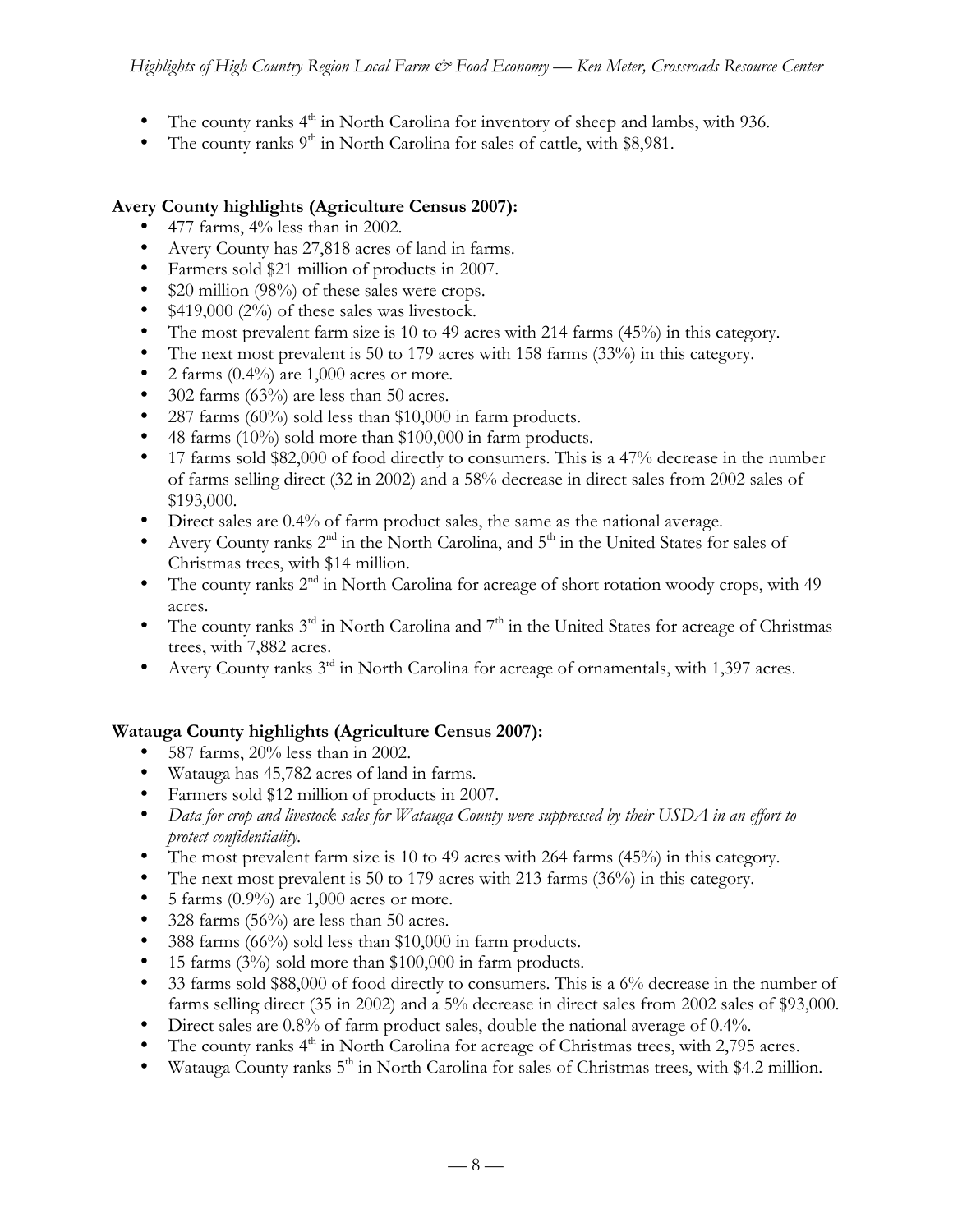## **Wilkes County highlights (Agriculture Census 2007):**

- 1,095 farms, 14% less than in 2002.
- Wilkes County has 109,970 acres of land in farms.
- Farmers sold \$390 million of products in 2007.
- \$6.8 million  $(2\%)$  of these sales were crops.
- \$383 million (98%) of these sales was livestock.
- The most prevalent farm size is 10 to 49 acres with 448 farms (41%) in this category.
- The next most prevalent is 50 to 179 acres with 402 farms (37%) in this category.
- 12 farms  $(1\%)$  are 1,000 acres or more.
- 555 farms  $(51\%)$  are less than 50 acres.
- 653 farms (60%) sold less than \$10,000 in farm products.
- 269 farms (25%) sold more than \$100,000 in farm products.
- 40 farms sold \$311,000 of food directly to consumers. This is a 13% decrease in the number of farms selling direct (46 in 2002) and a 29% decrease in direct sales from 2002 sales of \$436,000.
- Direct sales are 0.1% of farm product sales, one fourth of the national average of 0.4%.
- Wilkes County ranks  $1^{st}$  in North Carolina and  $9^{th}$  in the United States for broiler production, with 16.7 million.
- Wilkes County ranks 2<sup>nd</sup> in the state for sales of cattle and calves, with \$14 million.
- Wilkes County ranks 2<sup>nd</sup> in North Carolina for acreage of corn for silage, with 5,855 acres.
- The county ranks  $3^{rd}$  in North Carolina and  $10^{th}$  in the United States for sales of poultry and eggs, with \$362 million.
- The county ranks  $3<sup>rd</sup>$  in North Carolina for acreage of apples, with 291 acres.
- The county ranks  $4<sup>th</sup>$  in North Carolina for sales of livestock and poultry.
- The county ranks  $4<sup>th</sup>$  in North Carolina for inventory of cattle and calves, with 31,457.
- Wilkes County ranks 4<sup>th</sup> in North Carolina for sales of horses and ponies, with \$770,000.
- Wilkes County ranks  $5<sup>th</sup>$  in North Carolina for sales of farm products.
- Wilkes County ranks  $6<sup>th</sup>$  in North Carolina for sales of fruits, tree nuts, and berries, with \$1.2 million.
- Wilkes County ranks  $6<sup>th</sup>$  in North Carolina for inventory of pullets for laying flock replacement, with 439,056.
- The county ranks  $7<sup>th</sup>$  in North Carolina for sales of milk and other dairy products, with \$5.6 million.
- The county has the  $8<sup>th</sup>$  largest acreage of forage in North Carolina, with 18,355 acres.
- The county ranks  $9<sup>th</sup>$  in North Carolina for inventory of laying hens, with 502,722.
- Wilkes County ranks 10<sup>th</sup> in North Carolina for quail production, but *inventory figures were not released by the USDA in an effort to protect confidentiality.*

# **Johnson County highlights (Agriculture Census 2007):**

- 513 farms, 23% less than in 2002.
- Johnson County has 43,543 acres of land in farms.
- Farmers sold 5.6 million of products in 2007.
- \$1.9 million (34%) of these sales were crops.
- \$3.7 million (66%) of these sales were livestock or related products.
- The most prevalent farm size is 10 49 acres with 224 farms (44%) in this category.
- The next most prevalent is 50 179 acres with 212 farms (41%) in this category.
- 2 farms  $(0.4\%)$  are 1,000 acres or more.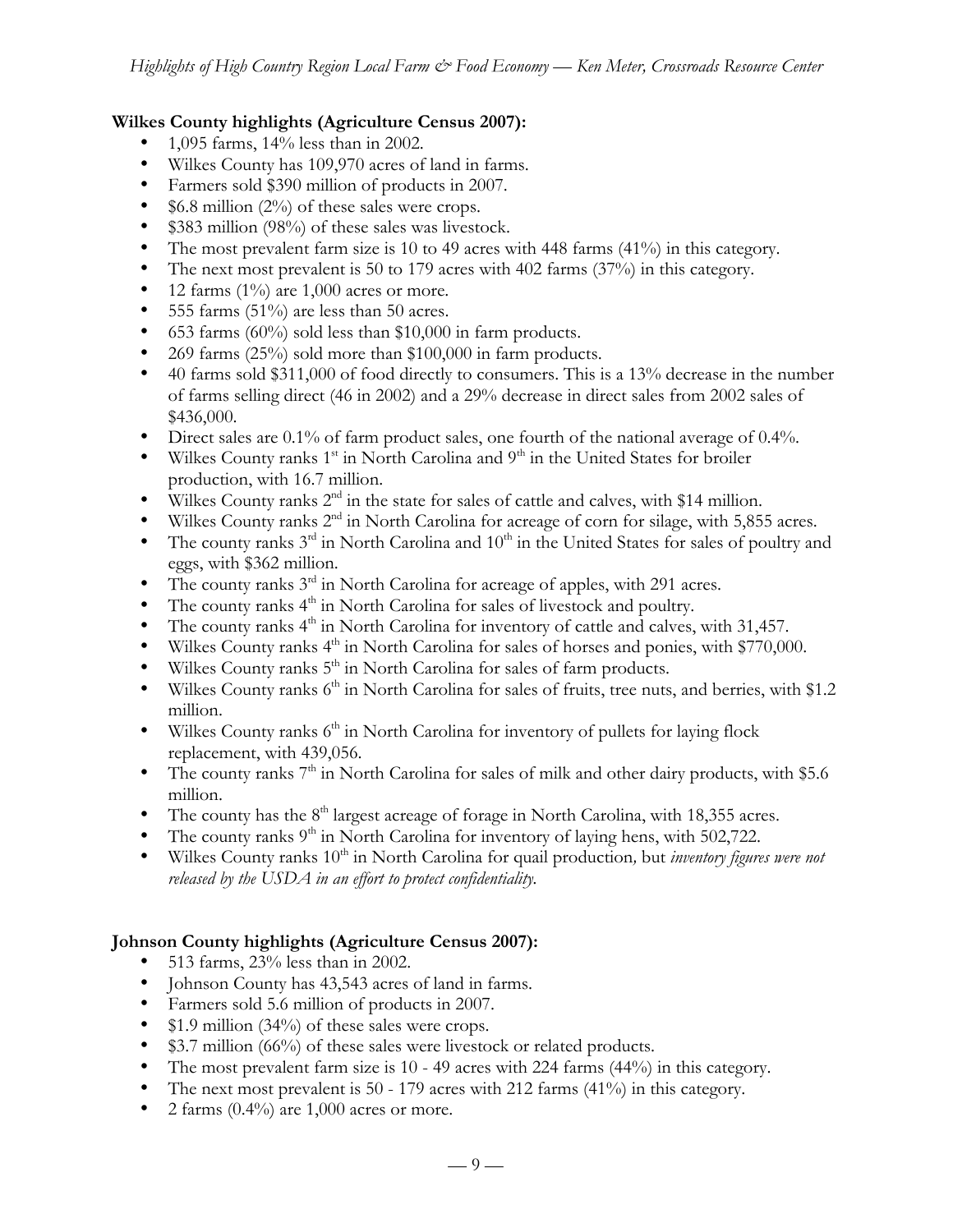- 253 farms  $(49\%)$  are less than 50 acres.
- 417 farms (81%) sold less than \$10,000 in farm products.
- 7 farms (1%) sold more than \$100,000 in farm products.
- 27 farms sold \$103,000 of food directly to consumers. This is a 59% increase in the number of farms selling direct (17 in 2002) and a 686% increase in direct sales from 2002 sales of \$15,000.
- Direct sales are 1.8% of farm product sales, more than four times the national average of  $0.4\%$ .
- Johnson County ranks  $2<sup>nd</sup>$  in Tennessee for Christmas tree sales, with \$321,000.
- Johnson County ranks 3rd in Tennessee for acreage of Christmas trees with, 275 acres.
- The county ranks 6<sup>th</sup> in Tennessee for acreage of ornamentals but, *acreage figures for ornamentals in Johnson County were not released by the USDA in an effort to protect confidentiality.*

## **State of North Carolina highlights (Agriculture Census 2007):**

- 52,913 farms, 2% less than in 2002.
- North Carolina has 8,474,671 acres of land in farms.
- Farmers sold \$10.3 billion of products in 2007.
- \$2.6 billion (25 %) of these sales were crops.
- \$7.7 billion (75 %) of these sales was livestock.
- The most prevalent farm size is 10 to 49 acres with 20,772 farms (39%) in this category.
- The next most prevalent is 50 to 179 acres with 17,830 farms (34%) in this category.
- 1,662 farms  $(3\%)$  are 1,000 acres or more.
- 25,773 farms (49%) are less than 50 acres.
- 34,276 farms  $(65\%)$  sold less than \$10,000 in farm products.
- 8,326 farms (16 %) sold more than \$100,000 in farm products.
- 3,712 farms sold \$29 million of food directly to consumers. This is a 22% increase in the number of farms selling directly (3,054 in 2002) and a 71% increase in sales from 2002 sales of \$17 million.
- Direct sales are 0.3% of farm product sales, less than the national average of 0.4%.
- If direct food sales made up a single commodity, the value of these sales would be similar to the state's  $19<sup>th</sup>$ -most important product, aquaculture.
- 418 farms farm organically, with a total of 3,021 acres of harvested cropland, and 3,377 acres of organic pastureland.
- 7,775 acres on 376 farms are undergoing organic conversion.
- 383 farms in North Carolina sold \$7.3 million of organic food products, including \$4.9 million of crops (this may include ornamental and greenhouse crops), \$730,000 of livestock and poultry, and \$1.6 million of products from livestock and poultry (such as milk or eggs).
- 413 farms market through community supported agriculture (CSA).
- 1,429 farms produce value-added products.
- 12,540 farms use conservation methods such as no-till, limited tilling, filtering field runoff to remove chemicals, fencing animals to prevent them from entering streams, etc.
- 9,576 farms practice rotational management or intensive grazing.
- 467 farms generate energy or electricity on the farm.
- North Carolina ranks  $1<sup>st</sup>$  in the U.S. for tobacco sales, with \$549 million.
- North Carolina is the second-ranked seller of poultry and eggs in the country, with \$4 billion.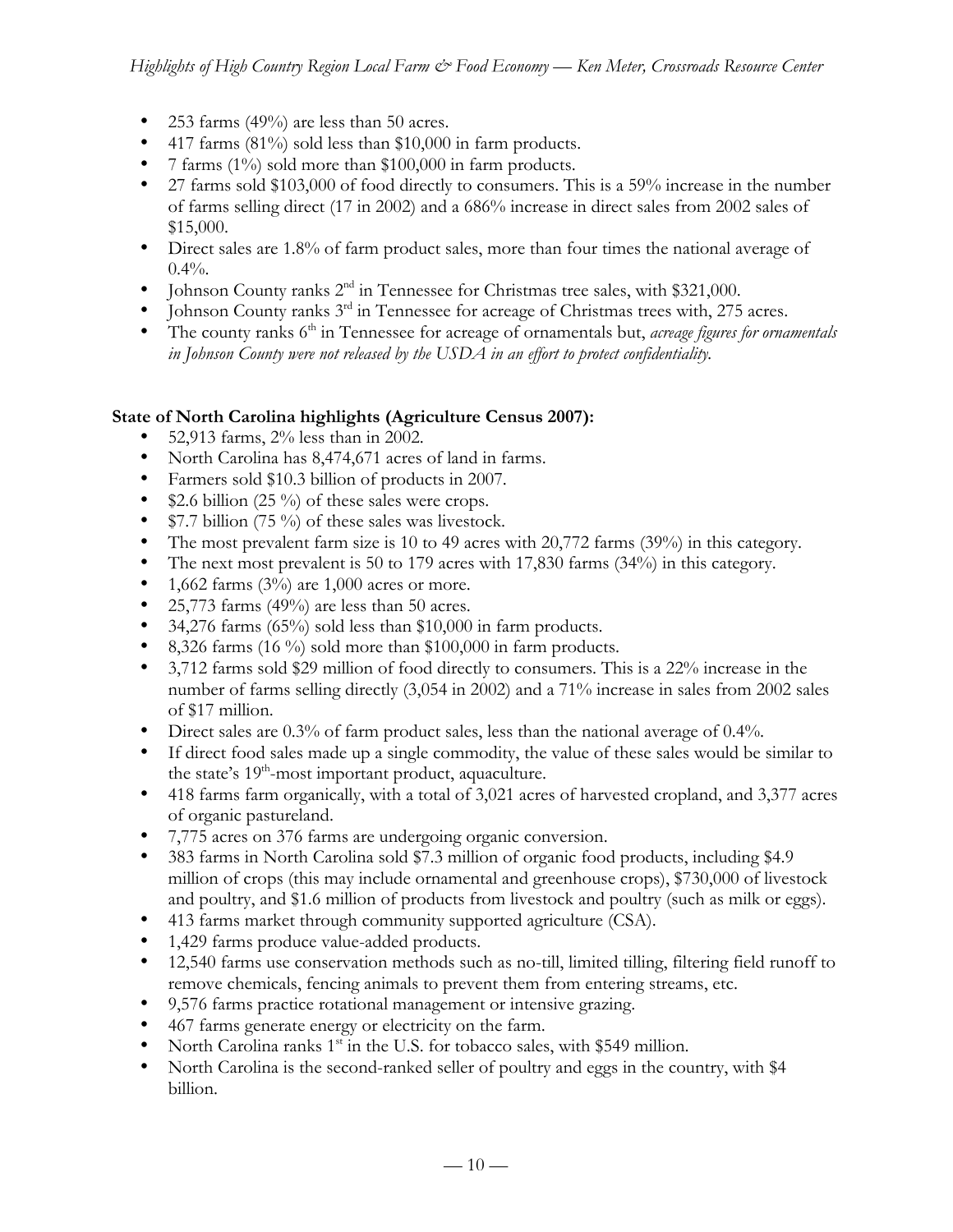- North Carolina is the second-ranked state in the country for production of pullets for laying flock replacement, with 7,129,798.
- The state is ranked  $2<sup>nd</sup>$  in the country for Christmas tree sales, with \$65 million.
- The state ranks  $2<sup>nd</sup>$  in the country for inventory of turkeys, with 17,865,896.
- The state ranks  $2<sup>nd</sup>$  in the U.S. for inventory of hogs and pigs, with 10,134,004.<br>• North Carolina ranks  $5<sup>th</sup>$  in the country for inventory of broilers, with 149,921.
- North Carolina ranks  $5<sup>th</sup>$  in the country for inventory of broilers, with 149,921,809.
- The state is ranked  $5<sup>th</sup>$  in the country for acreage of cotton, with 536,060 acres.<br>• The state ranks  $6<sup>th</sup>$  in the country for livestock sales.
- The state ranks  $6<sup>th</sup>$  in the country for livestock sales.
- The state ranks  $6<sup>th</sup>$  in the country for cotton sales, with \$211 million.<br>• North Carolina ranks  $7<sup>th</sup>$  in the country for sales of ornamentals, with
- North Carolina ranks  $7<sup>th</sup>$  in the country for sales of ornamentals, with \$574 million.
- North Carolina ranks  $8<sup>th</sup>$  in the country for sales of crops and livestock.
- North Carolina is ranked  $9<sup>th</sup>$  in the country for laying hen inventory, with 12,748,275.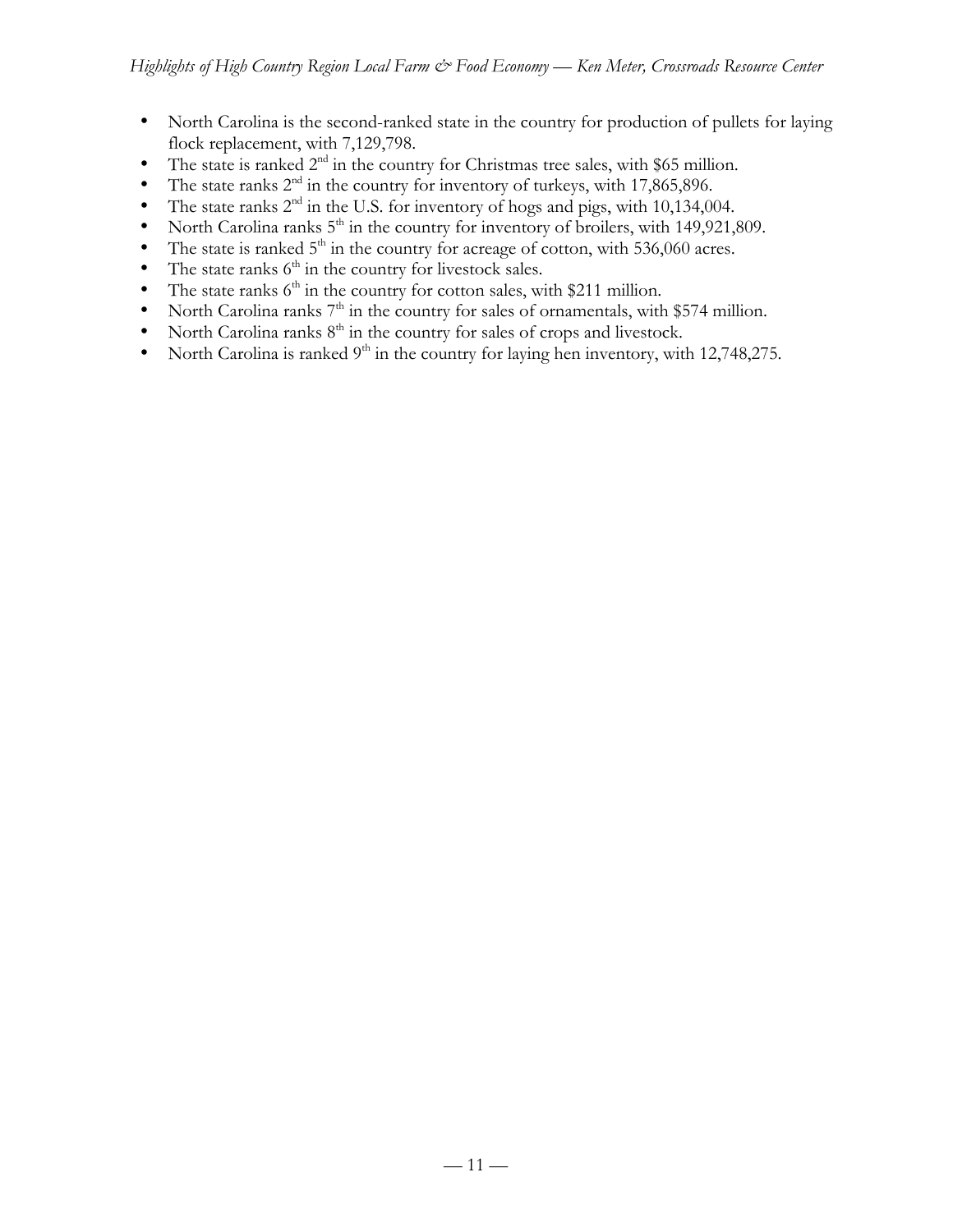#### **North Carolina's top farm products in 2009 (Economic Research Service)**

*Due to data suppression at the local level, such a chart cannot reasonably be constructed for the High Country region region itself. The data in the table and pie chart below are for North Carolina as a whole. See chart on next page.*

|              |                     | \$millions |
|--------------|---------------------|------------|
| $\mathbf{1}$ | <b>Broilers</b>     | 2,430      |
|              | 2 Hogs              | 1,878      |
|              | 3 Ornamentals       | 813        |
|              | 4 Tobacco           | 746        |
|              | 5 Soybeans          | 557        |
|              | 6 Turkeys           | 523        |
|              | 7 Chicken eggs      | 349        |
|              | 8 Corn              | 328        |
|              | 9 Cattle and calves | 214        |
|              | 10 Cotton           | 213        |
|              | 11 Sweet potatoes   | 176        |
|              | 12 Wheat            | 163        |
|              | 13 Dairy products   | 133        |
|              | 14 Peanuts          | 67         |
|              | 15 Hay              | 52         |
|              | 16 Blueberries      | 51         |
|              | 17 Potatoes         | 35         |
|              | 18 Tomatoes         | 35         |
|              | 19 Aquaculture      | 29         |
|              | 20 Cucumbers        | 25         |
|              | 21 Strawberries     | 20         |
|              | 22 Cabbage          | 17         |
|              | 23 Apples           | 16         |
|              | 24 Watermelons      | 15         |
|              | 25 Corn, sweet      | 15         |

*Note that 69% of farm product sales involved the feeding and care of livestock, while another 10% of sales involved tobacco and cotton; many of the fruits and vegetables grown in North Carolina were exported out of the state.*

Note also that at \$29 million, direct sales from farmers to consumers amount to about the same value as the 19<sup>th</sup>-ranking product, sales of fish raised by aquaculture.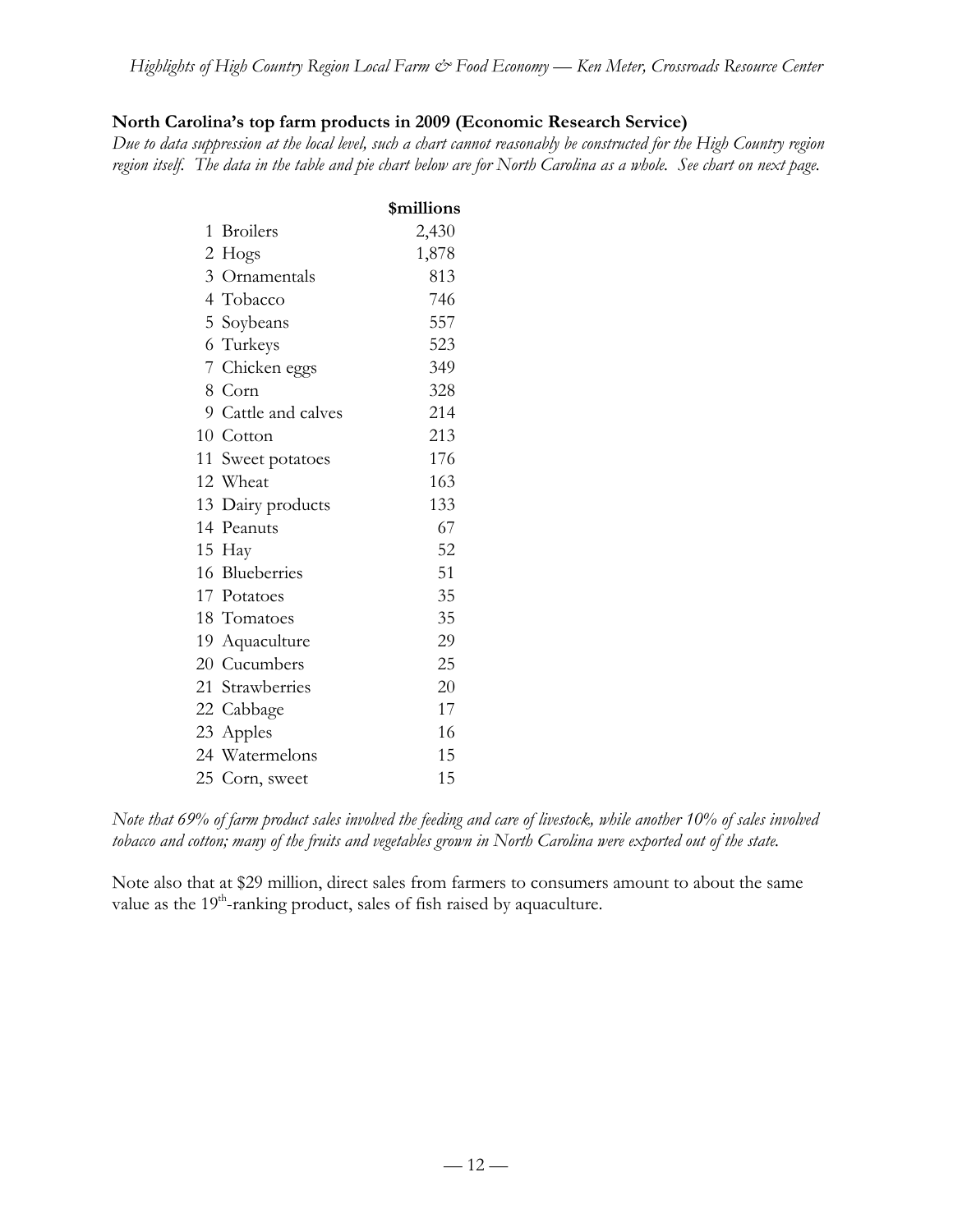**Top farm products in North Carolina, 2009**

**North Carolina's top farm products in 2009 (Economic Research Service)**

*See table on previous page*



*Source: USDA Economic Research Service*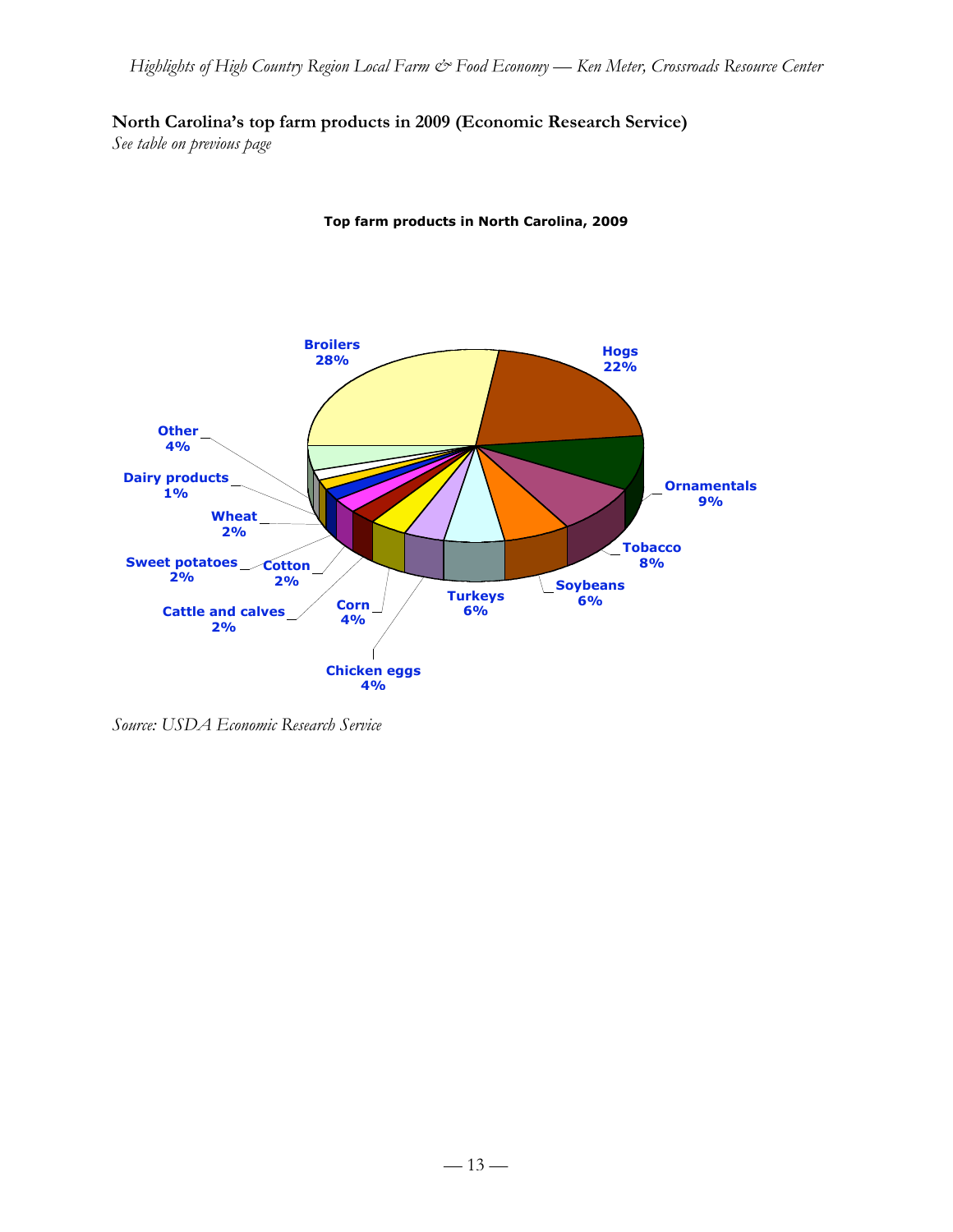## **State of Tennessee highlights (Agriculture Census 2007):**

- 79,280 farms, 9% less than in 2002.
- Tennessee has 10,969,798 acres of land in farms.
- Farmers sold \$2.6 billion of products in 2007.
- \$1.1 billion (44%) of these sales were crops.
- \$1.5 (56%) of these sales was livestock.
- The most prevalent farm size is 50 to 179 acres with 29,588 farms (37%) in this category.
- The next most prevalent is 10 to 49 acres with 29,396 farms (37%) in this category.
- 1,348 farms  $(2\%)$  are 1,000 acres or more.
- 35,210 farms (44%) are less than 50 acres.
- 59,278 farms (75%) sold less than \$10,000 in farm products.
- 3,801 farms (5%) sold more than \$100,000 in farm products.
- 3,581 farms sold \$15 million of food directly to consumers. This is a 6% increase in the number of farms selling direct (3,392 in 2002) and a 36% increase in direct sales from 2002 sales of \$11 million.
- Direct sales are 0.6% of farm product sales, greater than the national average of 0.4%.
- If direct food sales made up a single commodity, the value of these sales would outrank the state's 14<sup>th</sup>-most important product, snap beans.
- 159 farms farm organically, with a total of 747 acres of harvested cropland, and 953 acres of pastureland.
- 1,509 acres on 148 farms are undergoing organic conversion.
- 137 farms in Tennessee sold \$1.1 million of organic food products, including \$976,000 of crops (this may include ornamental and greenhouse crops), \$82,000 of livestock and poultry, and \$68,000 of products from livestock and poultry (such as milk or eggs).
- 251 farms market through community supported agriculture (CSA).
- 2,719 farms produce value-added products.
- 12,472 farms use conservation methods such as no-till, limited tilling, filtering field runoff to remove chemicals, fencing animals to prevent them from entering streams, etc.
- 16,694 farms practice rotational management of intensive grazing.
- 452 farms generate energy or electricity on the farms.
- Tennessee ranks  $4<sup>th</sup>$  in the U.S. for tobacco sales, with \$71 million.
- The state ranks  $6<sup>th</sup>$  in the country for acreage of cotton, with 504,057 acres.
- Tennessee is the  $6<sup>th</sup>$  ranked state for inventory of horses and ponies, with 142,003.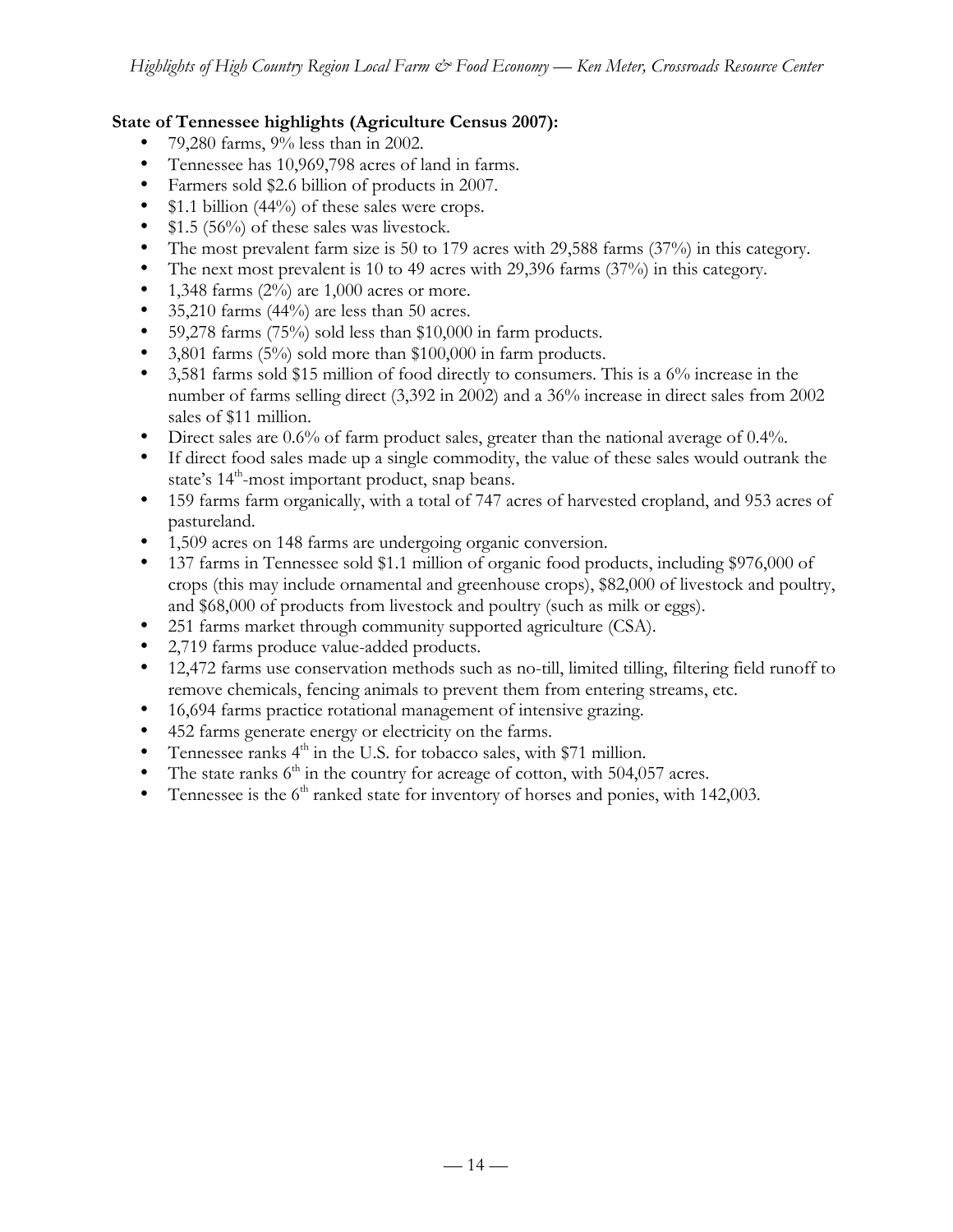## **Tennessee's top farm products in 2009 (Economic Research Service)**

*Due to data suppression at the local level, such a chart cannot reasonably be constructed for the High Country region region itself. The data in the table and pie chart below are for Tennessee as a whole. See chart on next page.*

|                     | \$ millions    |
|---------------------|----------------|
| 1 Soybeans          | 565            |
| 2 Broilers          | 442            |
| 3 Cattle and calves | 424            |
| 4 Ornamentals       | 292            |
| 5 Corn              | 251            |
| 6 Cotton            | 146            |
| 7 Dairy products    | 128            |
| 8 Tobacco           | 107            |
| 9 Wheat             | 105            |
| 10 Hay              | 83             |
| 11 Tomatoes         | 45             |
| 12 Hogs             | 39             |
| 13 Chicken eggs     | 39             |
| 14 Beans, snap      | 8              |
| 15 Apples           | 3              |
| 16 Sheep and lambs  | $\overline{2}$ |
| 17 Farm chickens    | $\overline{2}$ |
| 18 Squash           | 1              |
| 19 Honey            | 1              |
| 20 Wool             | $\overline{0}$ |

*Note: mushrooms, aquaculture, and turkeys are also among Tennessee's top products, but sales were not listed by ERS, in an effort to protect confidentiality.*

*Note that 69% of farm product sales involved the feeding and care of livestock, while another 9% of sales involved tobacco and cotton.*

Note also that at \$15 million, direct sales from farmers to consumers total far more than sales of snap beans, the state's 14<sup>th</sup>-most important product.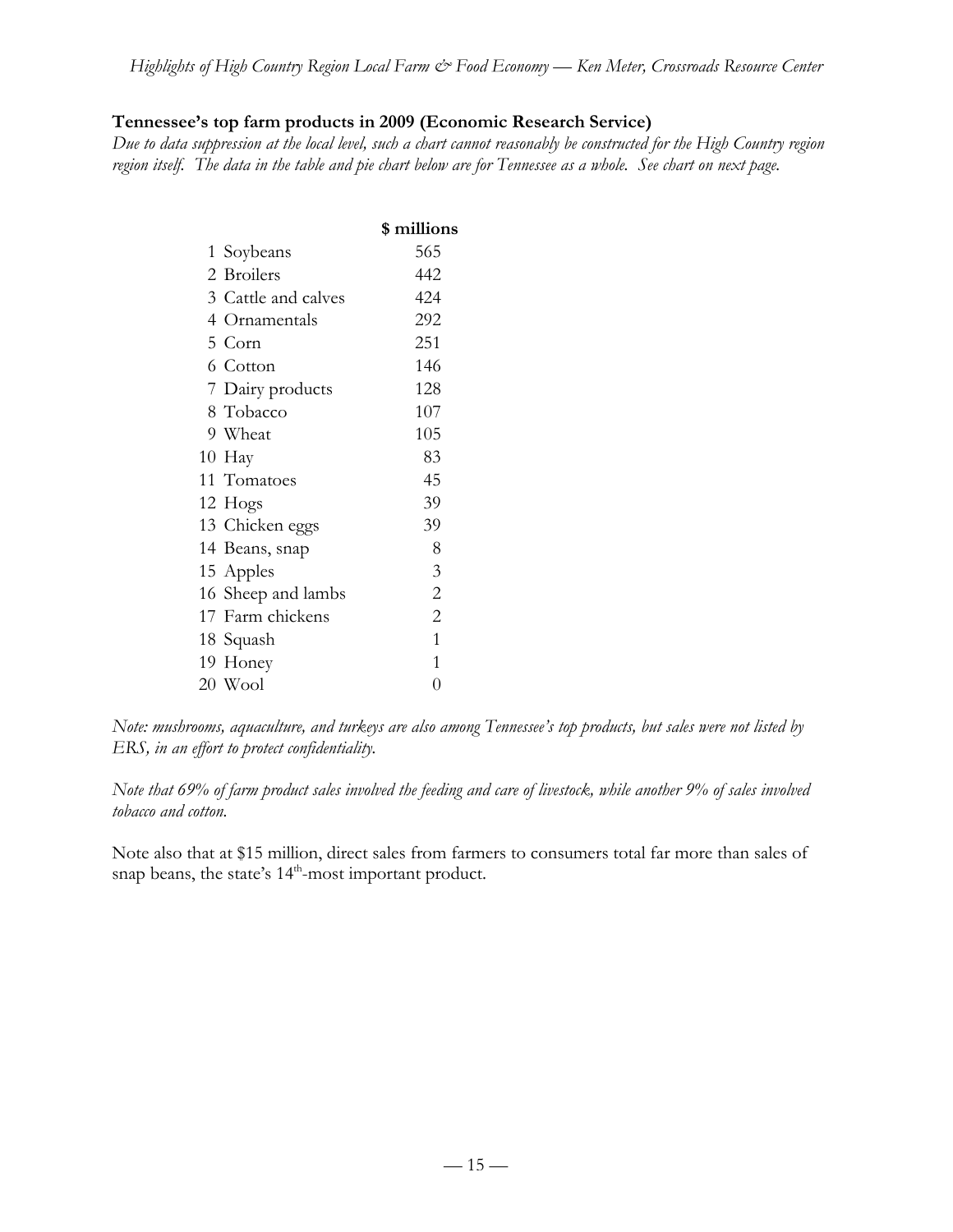# **Tennessee's top farm products in 2009 (Economic Research Service)**

*Due to data suppression at the local level, such a chart cannot reasonably be constructed for the High Country region region itself. The data in the table and pie chart below are for Tennessee as a whole. See table on previous page.*



#### **Top farm products in Tennessee, 2009**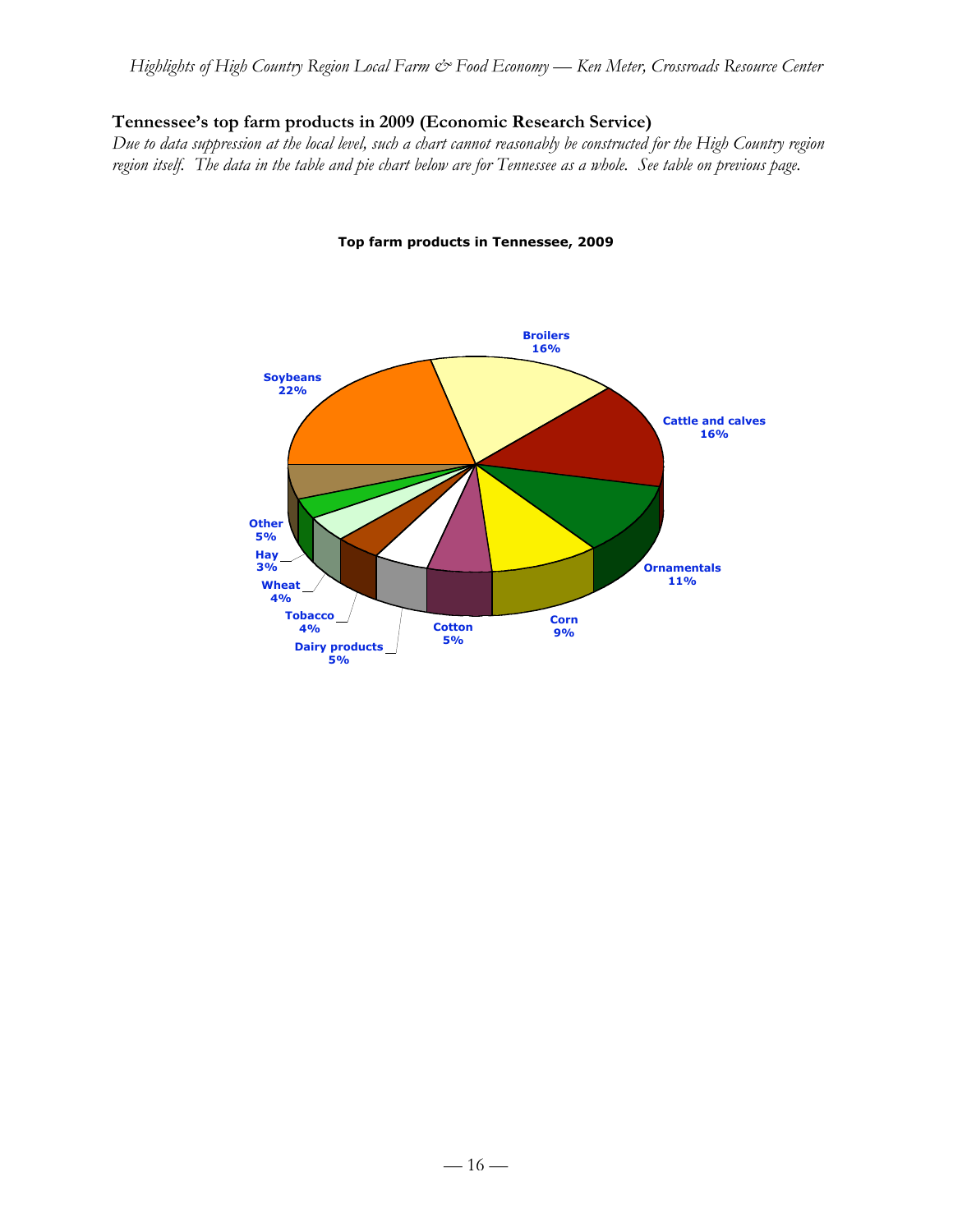# **Balance of Cash Receipts and Production Costs (BEA):**

High Country region ranchers and farmers sell \$449 million of food commodities per year (1969- 2009 average), spending \$340 million to raise them, for an average gain of \$109 million each year. *Note that these sales figures compiled by the BEA may differ from cash receipts recorded by the USDA Agriculture Census (above).*

Overall, farm producers earned a surplus of \$4.4 billion by selling crops and livestock from 1969 to 2009, on \$18 billion of sales, a hefty return of 24%.

However, 54% of the region's farms and ranches reported net losses in 2007 (Ag Census). High Country region farmers and ranchers earned \$52 million less by selling commodities in 2009 than they earned in 1969 (in 2009 dollars).

Farmers and ranchers earn another \$45 million per year of farm-related income — primarily custom work, and rental income (41-year average for 1969-2009). Federal farm support payments are relatively small, totaling at least \$5 million in 2009 and often not fully reported.

# **The region's consumers:**

*See also information covering low-income food consumption and food-related health conditions, pages 1-2 above.* High Country region residents purchase \$439 million of food each year, including \$257 million for home use. Most of this food is produced outside the region. Only \$1 million of food products (0.04% of farm cash receipts and 0.2% of the region's consumer market) are sold by farmers directly to consumers.

Estimated change in net assets (that is, assets minus liabilities) for all of the region's[ households combined was a loss of \$253 million in 2009 alone (BLS). This places additional pressure on local consumers trying to buy food.

# **Farm and food economy summary:**

Farmers gain \$109 million each year producing food commodities, and spend \$190 million buying inputs sourced outside of the region, for a total loss of \$80 million to the region.

Meanwhile, consumers spend \$400 million buying food from outside. Thus, total loss to the region is \$480 million of potential wealth *each year*. This loss amounts to more than the value of all food commodities raised in the region.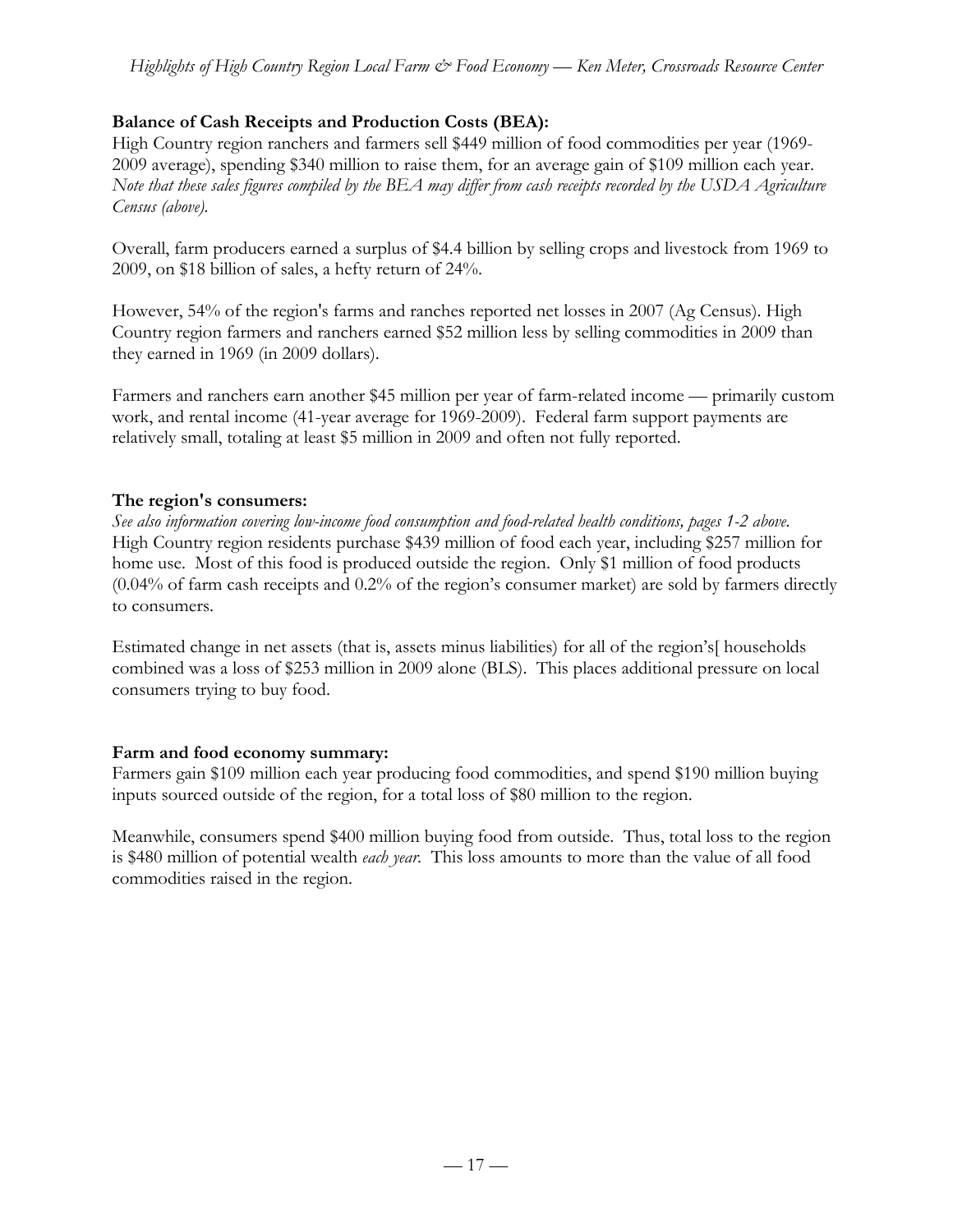#### **High Country region: markets for food eaten at home (2009):**

High Country region residents purchase \$439 million of food each year, including \$257 million to eat at home. Home purchases break down in the following way:

|                                     | millions |
|-------------------------------------|----------|
| Meats, poultry, fish, and eggs      | \$61     |
| Fruits & vegetables                 | 43       |
| Cereals and bakery products         | 35       |
| Dairy products                      | 27       |
| "Other," incl. Sweets, fats, & oils | 92       |

If the region's residents purchased 15% of their food for home use directly from farmers in the region, this would generate \$39 million of new farm income.

#### **Alleghany County: markets for food eaten at home (2009):**

Alleghany County residents purchase \$26 million of food each year, including \$15 million to eat at home. Home purchases break down in the following way:

|                                     | millions |
|-------------------------------------|----------|
| Meats, poultry, fish, and eggs      | \$ 3.6   |
| Fruits & vegetables                 | 2.5      |
| Cereals and bakery products         | 2.1      |
| Dairy products                      | 1.6      |
| "Other," incl. Sweets, fats, & oils | 54       |

#### **Ashe County: markets for food eaten at home (2009):**

Ashe County residents purchase \$61 million of food each year, including \$36 million to eat at home. Home purchases break down in the following way:

|                                     | millions |
|-------------------------------------|----------|
| Meats, poultry, fish, and eggs      | \$8.6    |
| Fruits & vegetables                 | 6.0      |
| Cereals and bakery products         | 4.8      |
| Dairy products                      | 3.8      |
| "Other," incl. Sweets, fats, & oils | 12.8     |

#### **Avery County: markets for food eaten at home (2009):**

Avery County residents purchase \$43 million of food each year, including \$25 million to eat at home. Home purchases break down in the following way:

|                                     | millions |
|-------------------------------------|----------|
| Meats, poultry, fish, and eggs      | \$5.9    |
| Fruits & vegetables                 | 4.2      |
| Cereals and bakery products         | 3.4      |
| Dairy products                      | 2.6      |
| "Other," incl. Sweets, fats, & oils | 89       |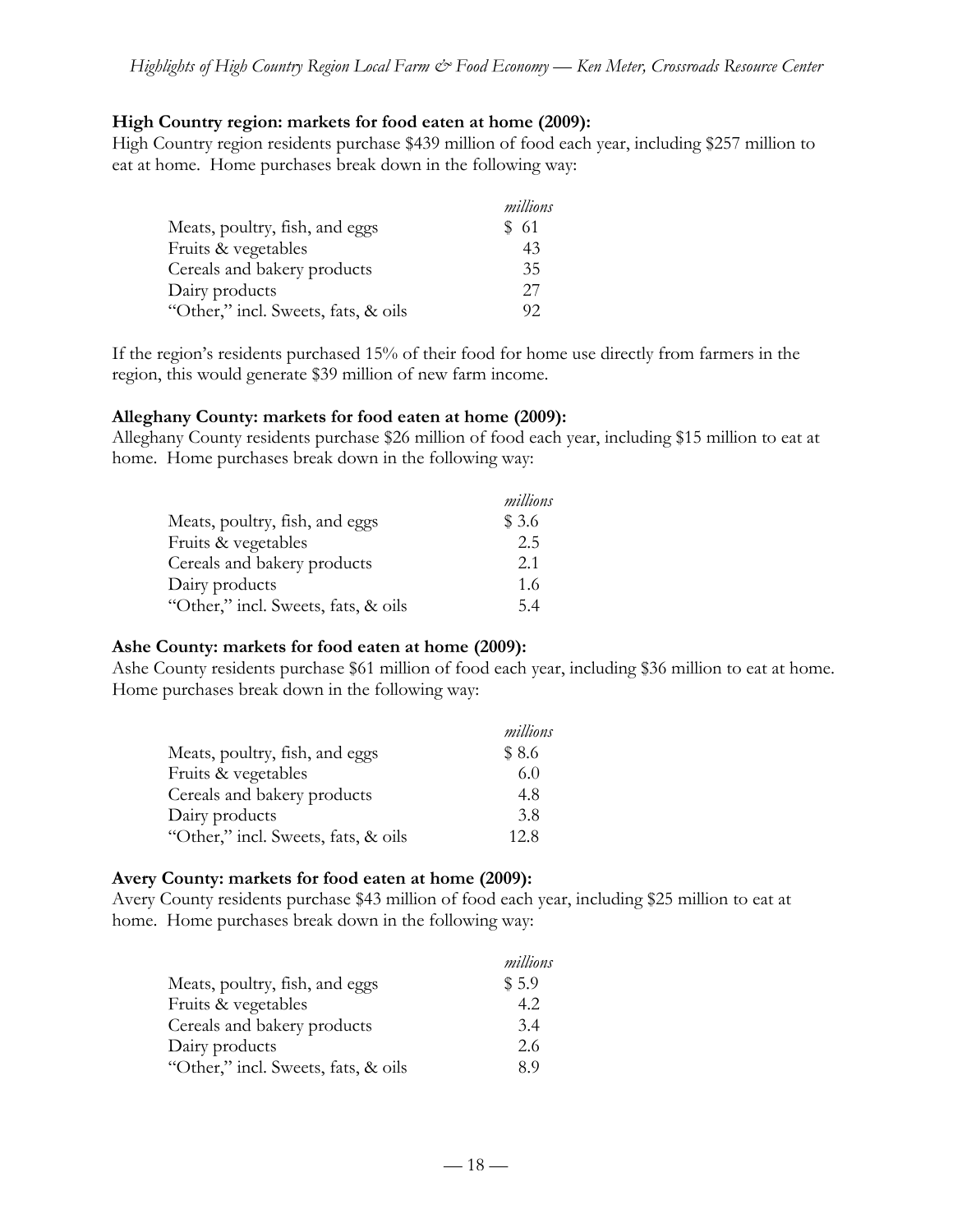#### **Watauga County: markets for food eaten at home (2009):**

Watauga County residents purchase \$108 million of food each year, including \$63 million to eat at home. Home purchases break down in the following way:

|                                     | millions |
|-------------------------------------|----------|
| Meats, poultry, fish, and eggs      | \$15.1   |
| Fruits & vegetables                 | 10.6     |
| Cereals and bakery products         | 8.5      |
| Dairy products                      | 6.7      |
| "Other," incl. Sweets, fats, & oils | 22.5     |

#### **Wilkes County: markets for food eaten at home (2009):**

Wilkes County residents purchase \$158 million of food each year, including \$93 million to eat at home. Home purchases break down in the following way:

|                                     | millions |
|-------------------------------------|----------|
| Meats, poultry, fish, and eggs      | \$22.1   |
| Fruits & vegetables                 | 15.5     |
| Cereals and bakery products         | 12.5     |
| Dairy products                      | 9.8      |
| "Other," incl. Sweets, fats, & oils | 32.9     |

#### **Johnson County (Tennessee): markets for food eaten at home (2009):**

Johnson County residents purchase \$43 million of food each year, including \$25 million to eat at home. Home purchases break down in the following way:

|                                     | millions |
|-------------------------------------|----------|
| Meats, poultry, fish, and eggs      | \$6.0    |
| Fruits & vegetables                 | 4.2      |
| Cereals and bakery products         | 3.4      |
| Dairy products                      | 2.6      |
| "Other," incl. Sweets, fats, & oils | 89       |

#### **Johnson City (Tennessee): markets for food eaten at home (2009):**

Johnson County residents purchase \$469 million of food each year, including \$275 million to eat at home. Home purchases break down in the following way:

|                                     | millions |
|-------------------------------------|----------|
| Meats, poultry, fish, and eggs      | \$65.5   |
| Fruits & vegetables                 | 45.9     |
| Cereals and bakery products         | 37.0     |
| Dairy products                      | 29.0     |
| "Other," incl. Sweets, fats, & oils | 97.5     |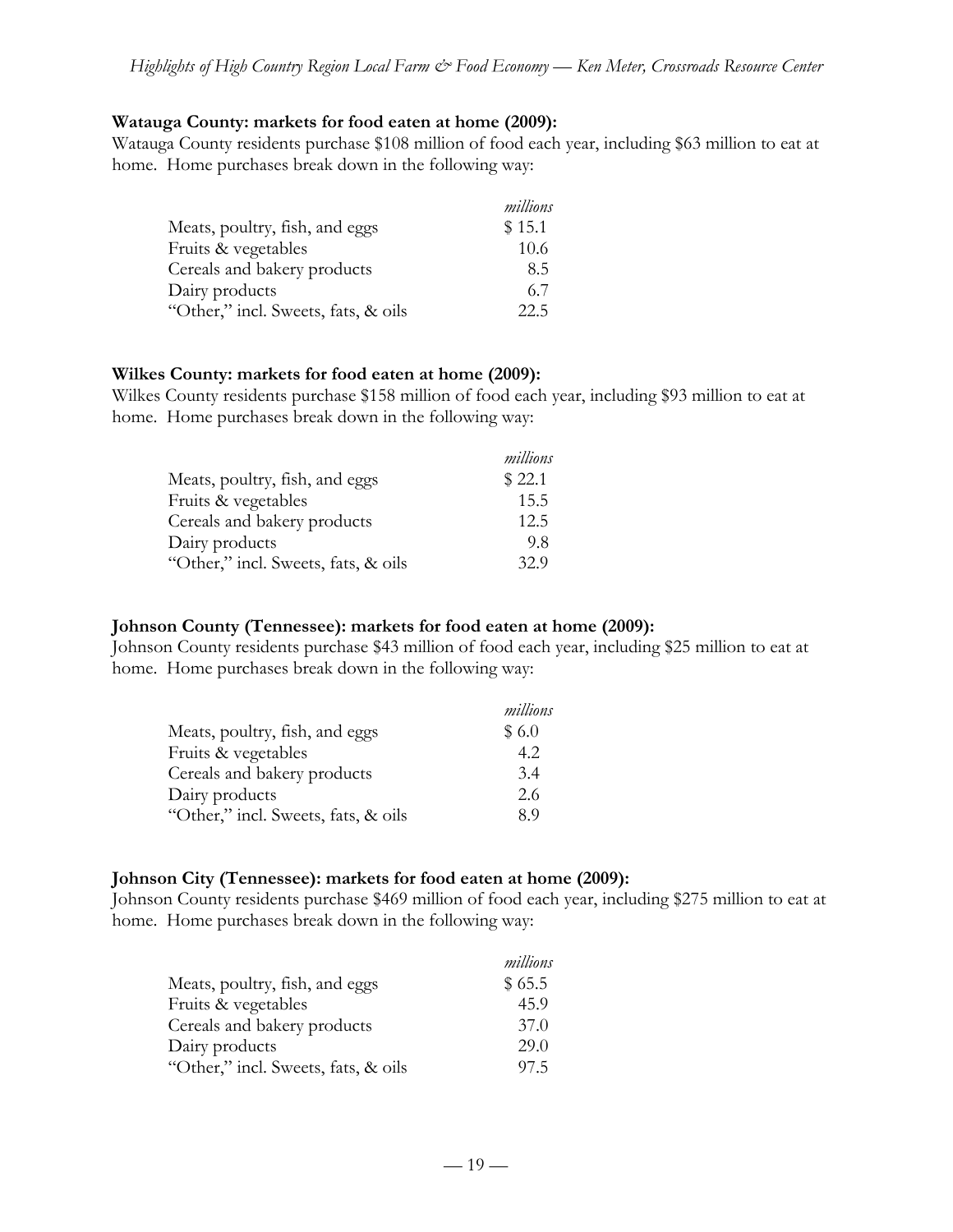#### **Winston-Salem metro area: markets for food eaten at home (2009):**

Metro Winston-Salem residents purchase \$1.1 billion of food each year, including \$675 million to eat at home. Home purchases break down in the following way:

|                                     | millions |
|-------------------------------------|----------|
| Meats, poultry, fish, and eggs      | \$161    |
| Fruits & vegetables                 | 113      |
| Cereals and bakery products         | 91       |
| Dairy products                      | 71       |
| "Other," incl. Sweets, fats, & oils | 240      |

#### **Charlotte metro area: markets for food eaten at home (2009):**

Metro Charlotte residents purchase \$4.1 billion of food each year, including \$2.4 billion to eat at home. Home purchases break down in the following way:

| millions |
|----------|
| \$579    |
| 406      |
| 328      |
| 256      |
| 862      |
|          |

#### **North Carolina: markets for food eaten at home (2009):**

North Carolina residents purchase \$22 billion of food each year, including \$13 billion to eat at home. Home purchases break down in the following way:

|                                     | millions |
|-------------------------------------|----------|
| Meats, poultry, fish, and eggs      | \$3,111  |
| Fruits & vegetables                 | 2,180    |
| Cereals and bakery products         | 1,760    |
| Dairy products                      | 1,377    |
| "Other," incl. Sweets, fats, & oils | 4,634    |